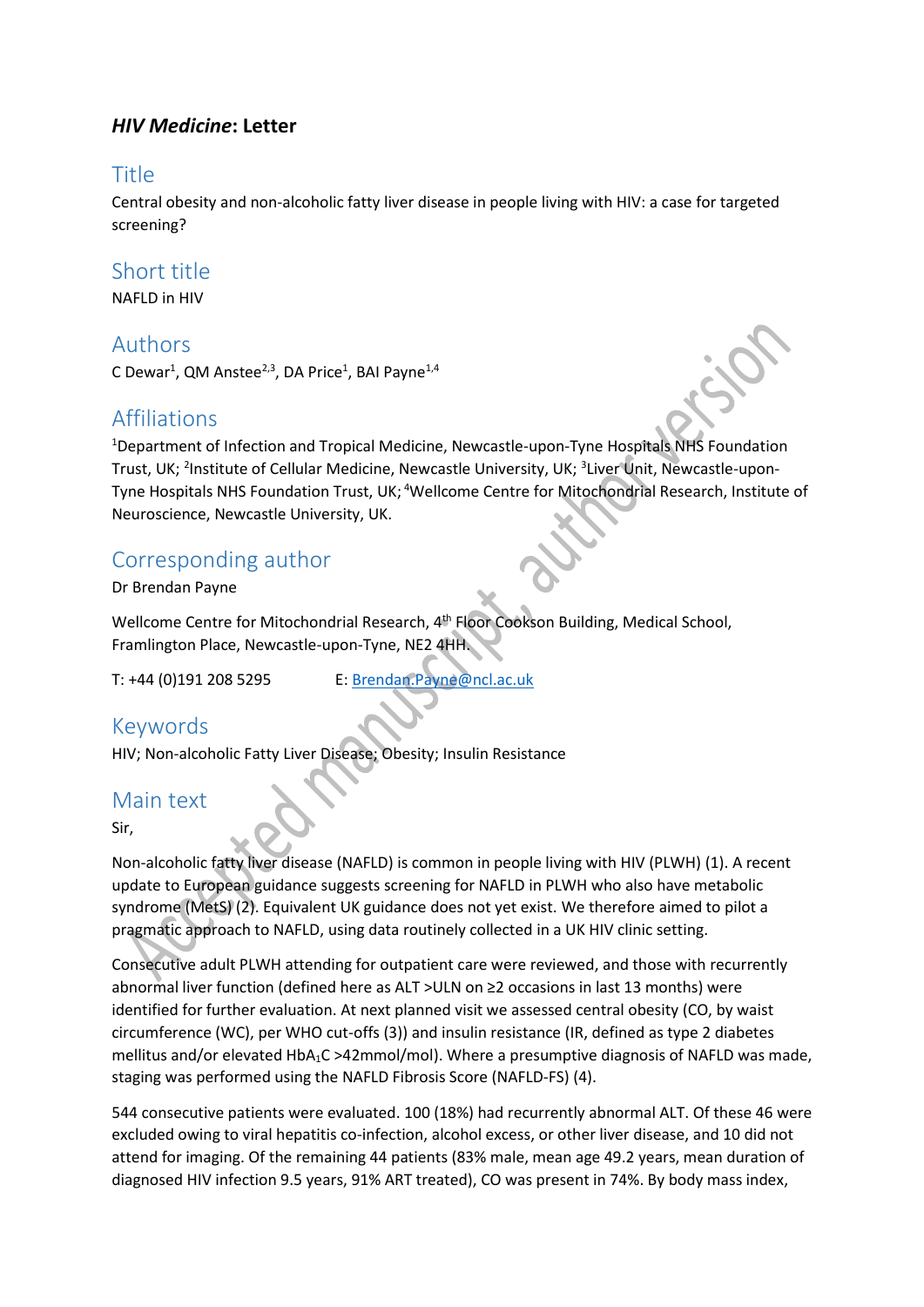25% were overweight (BMI 25-29.9) and 37% obese (BMI ≥30). Of note, 22% of subjects with CO had normal BMI. 23% had IR, and 14% MetS, all of whom had coexisting CO.

After other causes were excluded, NAFLD was the commonest cause of liver disease, with a prevalence of 55% (representing 24% of all those with recurrently elevated ALT). A further 18% had possible NAFLD (CO/IR with no fat on USS). 88% of NAFLD cases were previously undiagnosed. Almost all patients with NAFLD had CO (sensitivity 94%, specificity 50%). BMI-defined obesity was less sensitive (Sn 80%, Sp 47%), and most did not have overt IR (Sn 29%, Sp 88%) or MetS. There was no association between presence of NAFLD and current or nadir CD4 count, duration of HIV infection, or duration or class of ART. Of subjects with NAFLD, 74% had low, 21% indeterminate, and 5% high fibrosis risk.

The prevalence of recurrently elevated ALT in a typical HIV cohort was high. NAFLD was the commonest cause of liver disease, and a large majority of cases were previously undiagnosed. As a pragmatic study based on current UK monitoring practice, we considered only those PLWH with elevated ALT. As such, we will have underestimated the true prevalence of NAFLD. WC will identify almost all PLWH with NAFLD, but the EACS approach of screening only those with MetS, whilst highly specific, appears to be insufficiently sensitive. It is noteworthy that, in the contemporary HIV clinic, 'lean NAFLD' is uncommon.

We therefore recommend implementation of routine WC measurement in UK clinical care (this will also enhance cardiovascular risk stratification), with targeting of NAFLD screening to those PLWH with CO. Future work should compare the Sn/Sp of this approach in the presence or absence of elevated ALT.

*(500w)*

## Acknowledgements

The authors acknowledge the support of the NIHR Newcastle Biomedical Research Centre. BP is funded by Wellcome (109975/Z/15/Z).

#### Insert

Figure 1. Suggested approach to NAFLD in PLWH. CO, central obesity; IR, insulin resistance; MetS, metabolic syndrome; USS, ultrasound scan; NAFLD-FS, NAFLD fibrosis score; TE, transient elastography. Adapted from Dyson *et al.* (5)

# References

1. Maurice JB, Patel A, Scott AJ, Patel K, Thursz M, Lemoine M. Prevalence and risk factors of nonalcoholic fatty liver disease in HIV-monoinfection. AIDS (London, England). 2017;31(11):1621-32. 2. Society EAC. Guidelines 2017 [updated 01/10/2017. 9.0:[Available from:

[http://www.eacsociety.org/guidelines/eacs-guidelines/eacs-guidelines.html.](http://www.eacsociety.org/guidelines/eacs-guidelines/eacs-guidelines.html)

3. World Health Organization. Waist circumference and waist-hip ratio: report of a WHO expert consultation, Geneva, 8-11 December 2008. 2011.

4. Angulo P, Hui JM, Marchesini G, Bugianesi E, George J, Farrell GC, et al. The NAFLD fibrosis score: a noninvasive system that identifies liver fibrosis in patients with NAFLD. Hepatology. 2007;45(4):846-54.

5. Dyson JK, Anstee QM, McPherson S. Non-alcoholic fatty liver disease: a practical approach to diagnosis and staging. Frontline Gastroenterol. 2014;5(3):211-8.